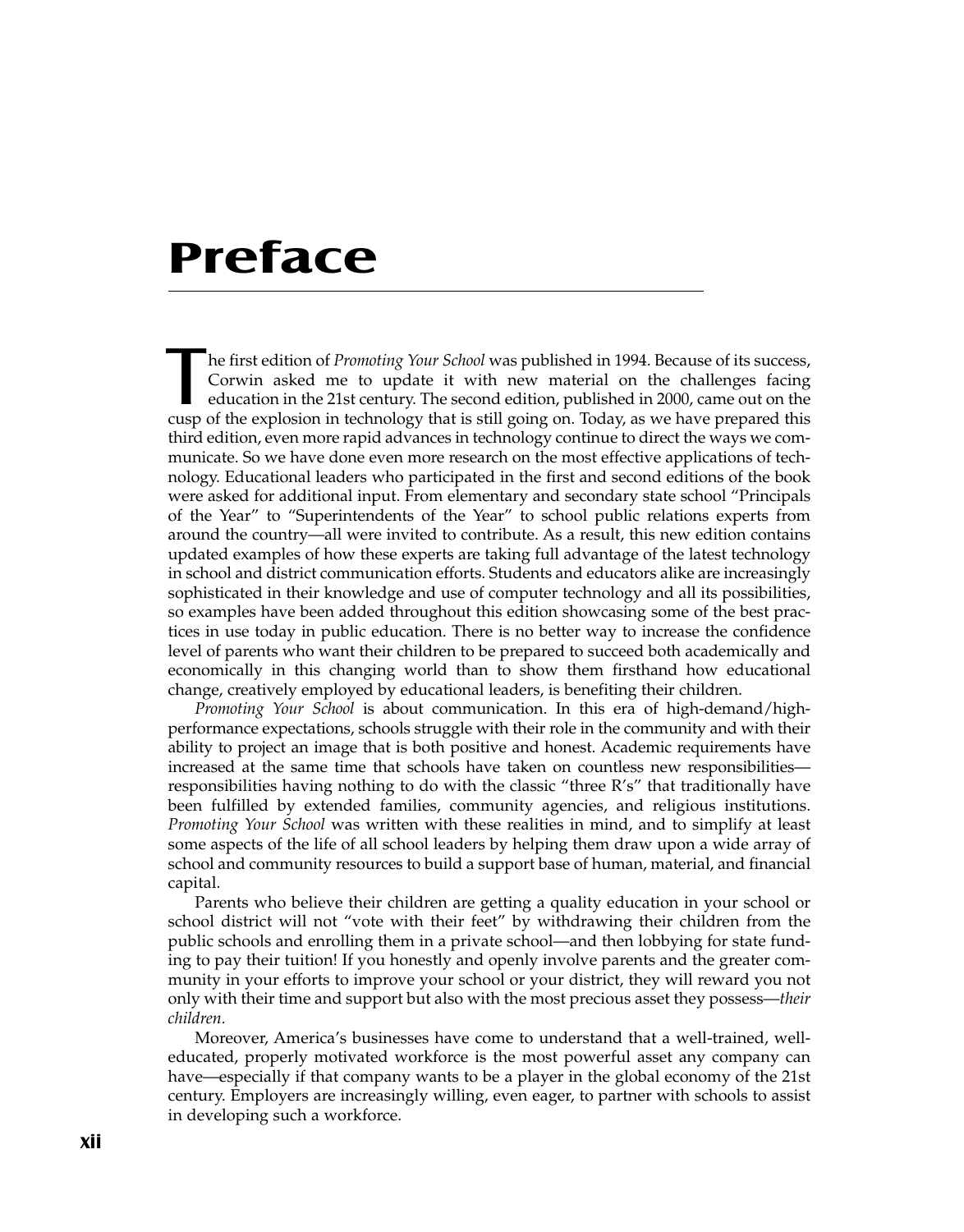As it is with the private sector and with parents, it will also be with the community at large. Households that have no school-age children need tangible demonstrations of getting their money's worth before they will even consider paying more in taxes to support somebody else's children. It is up to you and your school teams to demonstrate the value of the education tax dollar.

So, more than ever before, it is "Job #1" for schools and school leaders to build and strengthen the four-way partnership between schools, parents, community, and the private sector. Today's high-demand/high-performance–era educational leaders must be able to successfully communicate the needs, problems, goals, successes, challenges, and educational priorities of their schools. Stakeholders who know the truth about public schools have demonstrated a remarkable willingness to be supportive not only with their time but with their resources as well.

But you have to tell them! You have to *communicate* with them! The *entire* community has to be told. It is up to *you* to see that the message gets out, and to remember that some of your best communicators are your students, staff, parents, and community members.

Throughout this book, the word *marketing* is used. You have to market (sell) your school and your district to the external constituencies of parents and community and employers, as well as to the internal constituencies of students, teachers, and staff. Every group must be given a reason for caring about what happens to your school.

No single book can answer every question or foresee every eventuality, but the strategies contained in this book *can* provide you with a map to help you and your team get to where you want and *need* to go. Most of these techniques and strategies are drawn from the actual successful experiences of schools all across the United States. Still others are taken from real-world business and political situations in which collaborative, communicative leadership has overcome bureaucratic tradition and inertia.

There are 13 chapters in this book. Each chapter deals with a separate component of communicating/marketing challenges and offers strategies for how to meet them. Unlike a novel or a biography, this book isn't necessarily designed to be read from beginning to end, or chapter by chapter. Communicating/marketing/selling your school or your school district is the only "plot," and there is a certain amount of duplication from chapter to chapter, since some basic marketing techniques obviously apply to more than one strategy or project.

Thus, each chapter is something of a stand-alone "cookbook" intended to provide hands-on strategies, tips, how-to's, lists, and resources for reaching and enlisting your essential audiences. The emphasis is on the practical and the doable rather than the theoretical.

Clearly, every tip and technique will not work for every school. Although some of this information may be old hat or didn't work for you, it may be new to someone else and may work well in another school environment or community. Also, remember that just because an idea has been around a long time doesn't mean it's not a good one.

This book is written to be used by all school and district administrators, new to the position or experienced, and at schools or districts, large or small; rural, suburban, or urban; elementary, intermediate, or secondary. It recognizes that principals and district administrators come to this task with varying levels of expertise in communications and marketing but that they are united by a common desire to help their schools be the best that they can be.

The book is also intended to be used, or at least to be helpful, to leaders of PTA/PTO organizations who want to be effective and supportive school advocates; to business leaders who realize that, without quality public schools, they have no economic future; to community